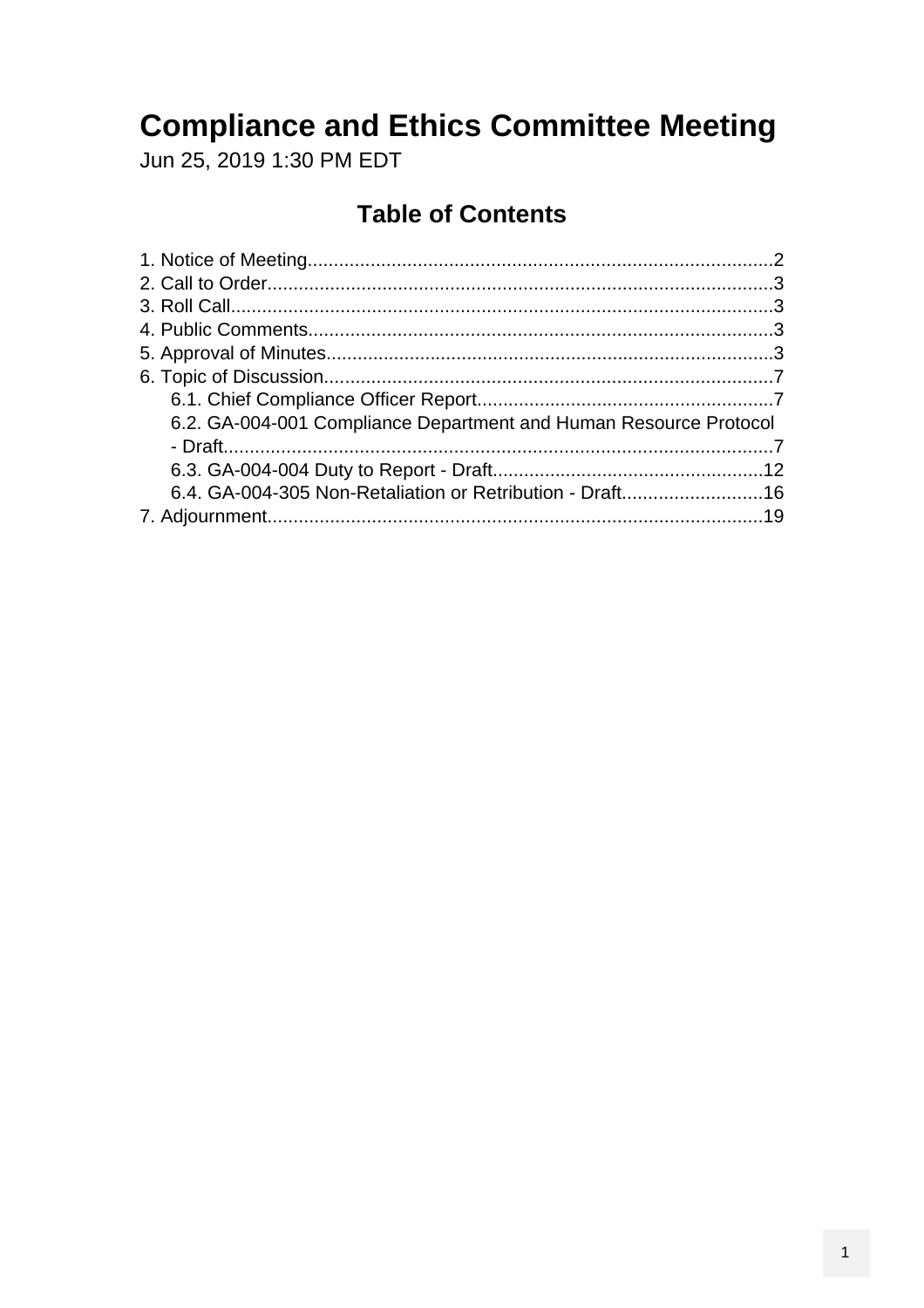# <span id="page-1-0"></span>**NOTICE OF MEETING**

# **NORTH BROWARD HOSPITAL DISTRICT**

# **BOARD OF COMMISSIONERS**

A Compliance and Ethics Committee meeting will be held on Tuesday, June 25<sup>th</sup>, 2019, immediately following the Governance Committee meeting, at the Broward Health Corporate Spectrum Location: 1700 Northwest 49 Street, Fort Lauderdale, Florida, 33309. The purpose of this committee meeting is to review and consider any matters within the committee's jurisdiction.

Persons with disabilities requiring special accommodations in order to participate should contact the District by calling 954-473-7100 at least 48 hours in advance of the meeting to request such accommodations.

Any person who decides to appeal any decision of the District's Board with respect to any matter considered at these meetings will need a record of the proceedings, and for such purpose, may need to ensure that a verbatim record of the proceedings is made which record includes testimony and evidence upon which the appeal is to be based.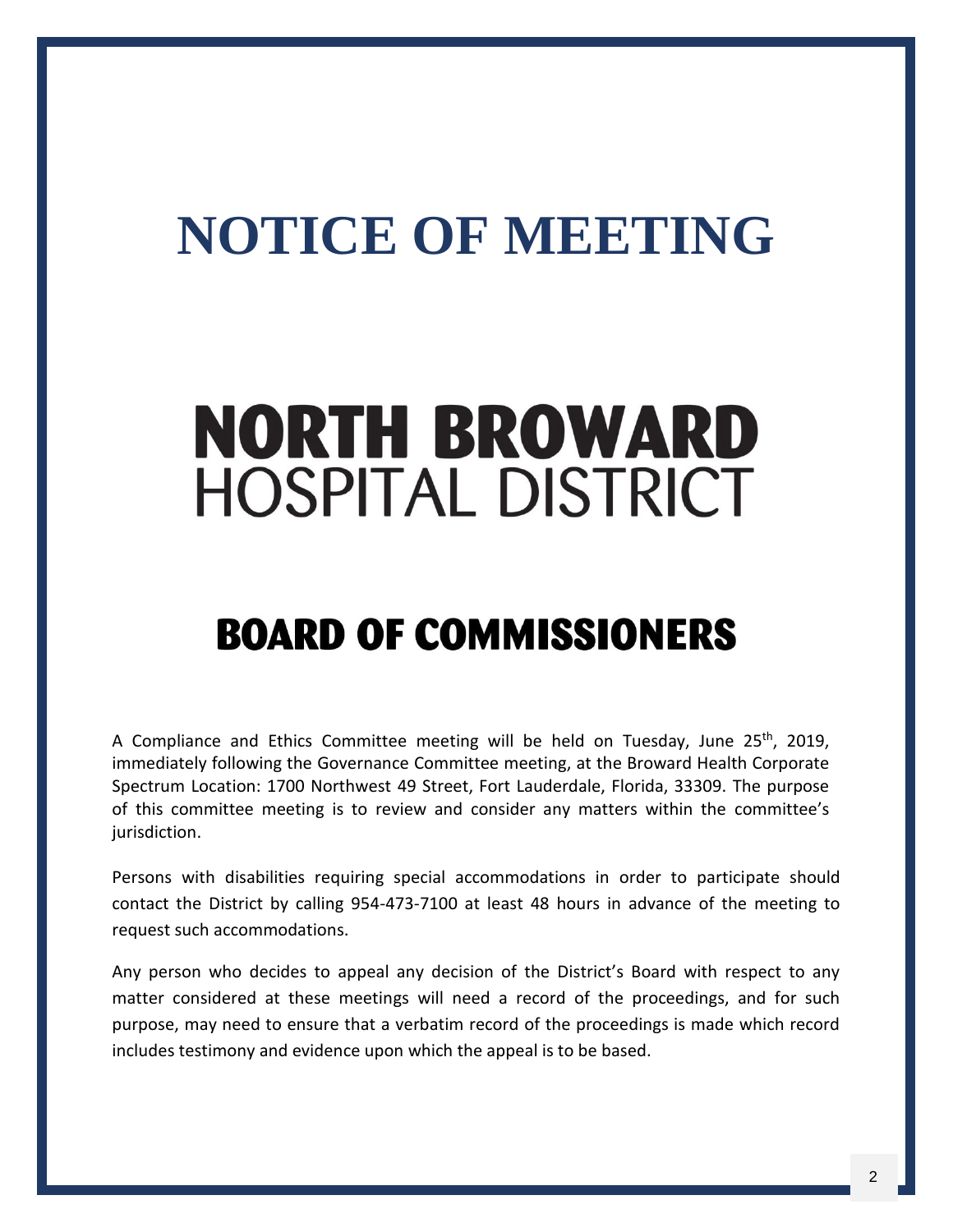<span id="page-2-0"></span>



#### **COMPLIANCE AND ETHICS COMMITTEE Immediately Following Legal Affairs and Governmental Relations Committee Meeting May 22, 2019**

#### **1. NOTICE**

Notice of this meeting is attached to the official Minutes as EXHIBIT I. The official Agenda for this meeting, as presented for the consideration of the Committee, is attached to the official Minutes as EXHIBIT II.

#### **2. CALL TO ORDER** 12:01 pm

#### **3. COMMITTEE MEMBERS**

- **Commissioner Nancy W. Gregoire, Chair**
- **Commissioner Andrew M. Klein**
- **Commissioner Christopher T. Ure**
- **Commissioner Ray T. Berry (absent)**
- **Commissioner Stacy L. Angier**
- X Commissioner Marie C. Waugh (absent)

**ADDITIONALLY PRESENT** Gino Santorio/President/CEO, Alan Goldsmith/CAO, Alex Fernandez/CFO, Steve Forman/Compliance Consultant, Brian Kozik/CCO, Lee Ghezzi/VP Quality and Case Management, Melanie Hatcher/VP Human Resource, Denise Moore/VP Marketing, Dr. Andrew Ta/EVP/CMO, Beth Cherry/SVP Physician Practices, Lauren Brown/Director Compliance/Privacy Ops., Gabriel Imperato/Interim GC, Brett Bauman/Asst. GC.

#### **4. PUBLIC COMMENTS** None

#### **5. APPROVAL OF MINUTES**

Approval of the Compliance and Ethics Committee meeting minutes, dated April 17, 2019

**MOTION** It was *moved* by Commissioner Klein, *seconded* by Commissioner Ure, to:

#### **APPROVE THE COMPLIANCE AND ETHICS COMMITTEE MEETING MINUTES DATED APRIL 17, 2019.**

Motion *carried* unanimously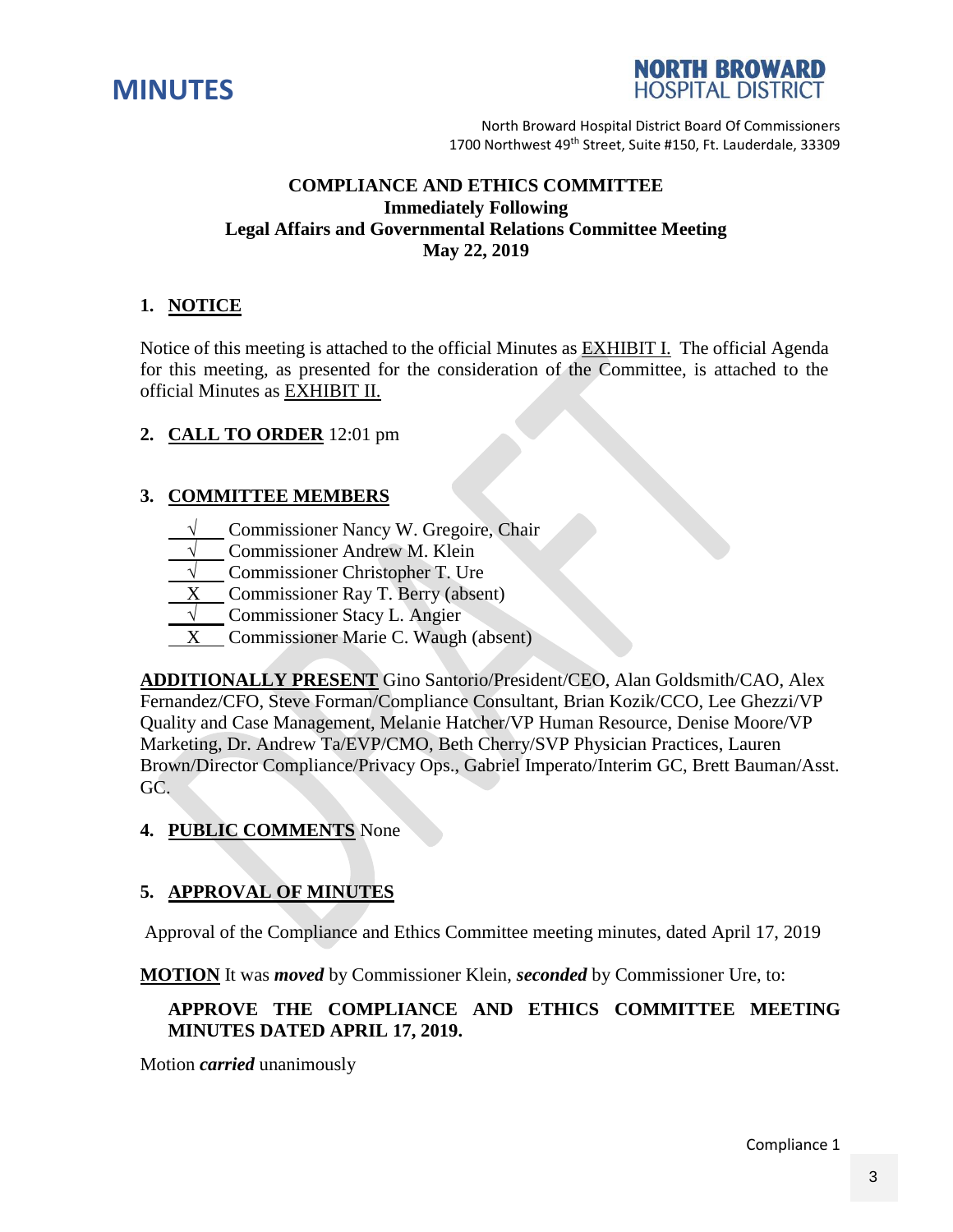



#### **6. TOPIC OF DISCUSSION**

6.1. Chief Compliance Officer Report – Brian Kozik

6.1.1. Report from the Executive Compliance Group

Mr. Kozik gave an update on activities that had taken place within the compliance department since he last reported on April 17<sup>th</sup>.

6.1.1.1. CIA Status – Brian Kozik

Mr. Kozik reported on the positive interaction that took place at a meeting in Washington, DC, between the Executive Management Team, Chairman Klein, Monitor Laura Ellis and her supervisors.

Mr. Kozik reported on a conference call that he and Mr. Imperato had with the Monitor the prior week related to Grants, Applications, Managed Care, and GPO's that were identified as focused arrangements and were not.

Prior to submitting written responses to the third supplement to the second annual report second supplement, Mr. Kozik and Mr. Santorio had a conference call with Ms. Ellis to discuss the response in more detail.

Prior to Mr. Kozik's tenure, a 92.4% documentation error rate was reported to the Monitor related to a sleep study. The documentation did not support the medical necessity for the test, which resulted in a \$35k pay back. An additional audit of 100+ claims is pending, which could result in additional fees.

Now that an effective compliance program was put in place and permanent additions to the executive staff were made, Mr. Kozik shared that he did not foresee any issues in the Board certifying the end of the year report.

**Note**: Mr. Kozik modified the order of Subgroup Reports.

6.1.1.7. Risk Assessment, Auditing and Monitoring – Alex Fernandez

Mr. Fernandez reported that the compliance risk assessment line item report was merged with internal audit's risk assessment report. A comprehensive comparison was made between the two so that duplicates could be omitted and items that should not have been included be removed. The list was also compared to the OIG Work Plan to ensure all required items were included on the list. Risk assessment training will be available for all employees that are responsible for their department's assessments.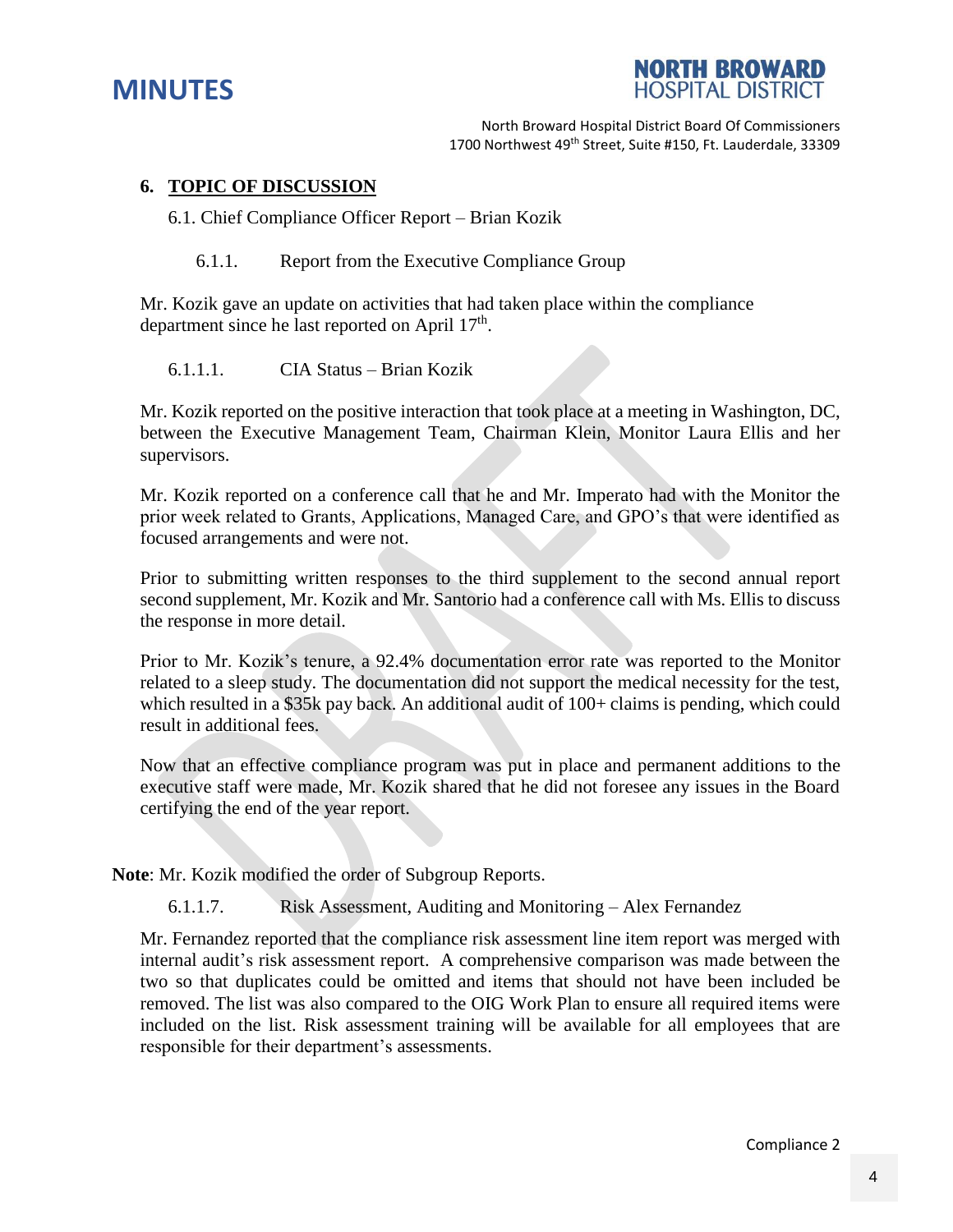



Mr. Goldsmith confirmed that an annual risk assessment report would be provided at the end of every fiscal year. In regards to audit and monitoring, Mr. Fernandez reported that all four hospital completed at least one regional compliance meeting and that the intent was to formalize and standardize the processes system wide.

#### 6.1.1.2. Training – Melanie Hatcher

Ms. Hatcher reported that general compliance and ethics training for year four was launched on May 21<sup>st</sup> and that it was extremely successful. She briefly detailed the categories that were included in the training.

#### 6.1.1.4. Disclosures, COI, HIPAA – Ana Calderon

Dr. Calderon reported on open disclosures that were over 30 days, which totaled to 178. In reviewing disclosure trends, HIPAA remained in the lead at 33% and HR at 16%. There was a focus on conflict of interest disclosures, as it was identified as having bottlenecks in its processes. In an effort to make compliance less intimidating, Ms. Hatcher and the marketing department were working together to rebrand and possibly rename the department.

#### 6.1.1.3. Sanction Screening – Lee Ghezzi

Mr. Ghezzi reported that all sanction screening loop holes that were identified, had been closed. He further reported that the IT department continued to work on automating the system to eliminate the paper process.

#### 6.1.1.5. IRO Plan of Correction – Beth Cherry

Ms. Cherry reported that the focused arrangement policy had been completed and was pending approval from the Executive Workgroup. Once approved, five items on the IRO Plan of Correction would be checked off as completed. It was decided that ongoing items that were being managed successfully would also be checked off as completed. An item listed by the former IRO was inaccurately reported to the Monitor and was being addressed. Ms. Cherry further reported that 37% of items on the plan of correction were completed, and that the remaining 63% were already in process and being heavily monitored.

#### 6.1.1.6. Policies/Code of Conduct – Denise Moore

Ms. Moore reported that as a result of the Code of Conduct being approved and completed the subcommittee's focus transitioned to policies. She further reported that compliance policies were reduced from 50 to 27. The conflict of interest and gift policies would be brought to the Board the following month.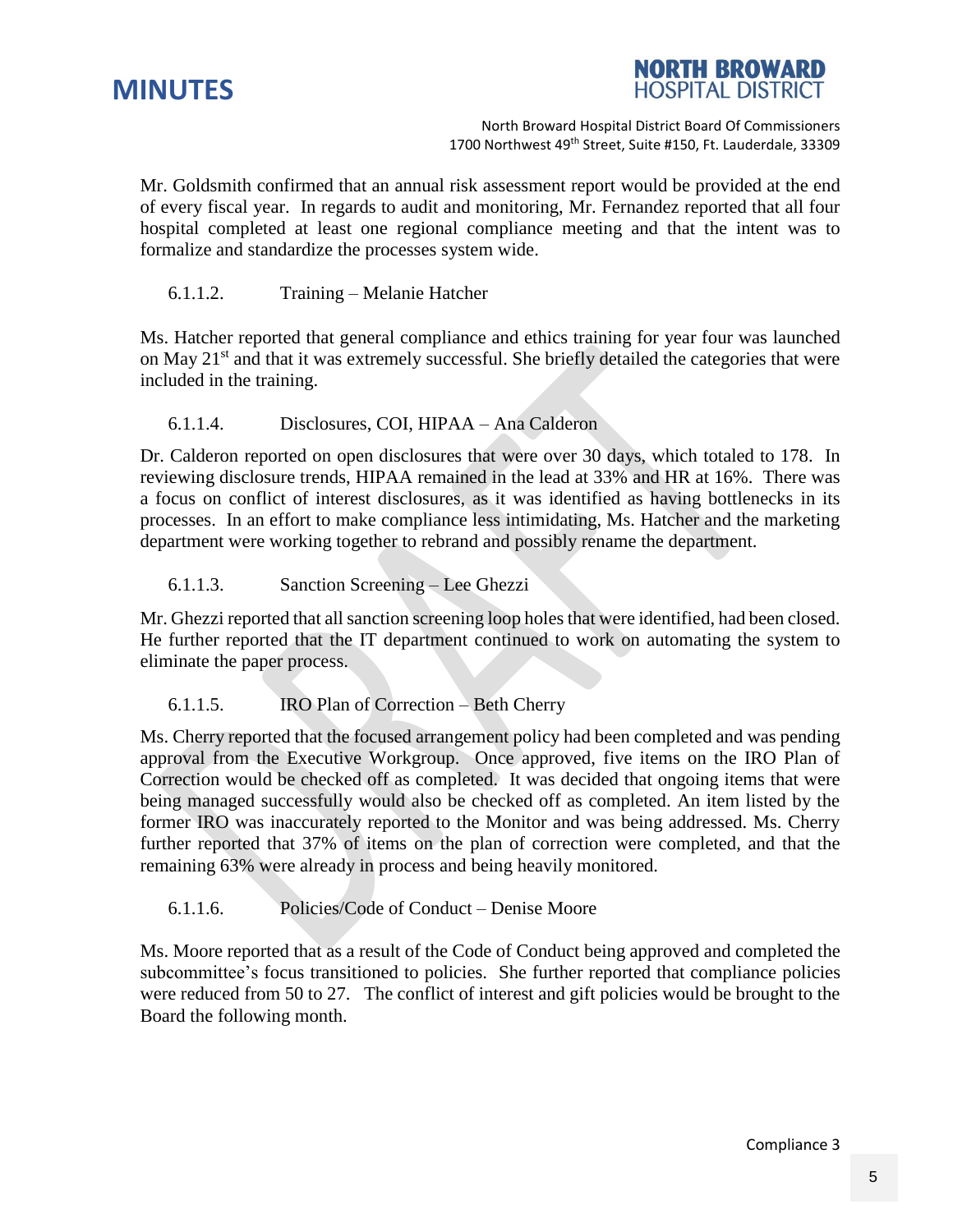



6.1.2. Consultant to the Board of Commissioners – Steve Forman

Mr. Forman reported on the accomplishments and completed projects of the Executive Compliance Workgroup.

Mr. Forman recommended that the focus remain on the results of the risk assessments and monitoring and auditing. He further stressed that a timely and effective plan of correction was equally important to avoid risks from reoccurring.

- 6.1.3. Regulatory Environment Training Brian Kozik
- 6.1.3.1. Department of Justice Criminal Division/Evaluation of Corporate Compliance Procedures – Brian Kozik

Mr. Kozik shared a PowerPoint presentation created by the Department of Justice Criminal Division for the Evaluation of Corporate Compliance Procedures that was recently revised in April 2019.

The committee complimented the current compliance department and executive team on what was described as monumental progress.

#### **7. ADJOURNMENT** 1:23 pm

**MOTION** It was *moved* by Commissioner Klein, *seconded* by Commissioner Angier, to:

#### **ADJOURN THE COMPLIANCE AND ETHICS COMMITTEE MEETING.**

Motion *carried* unanimously.

Respectfully submitted, Commissioner Ray T. Berry, Secretary/Treasurer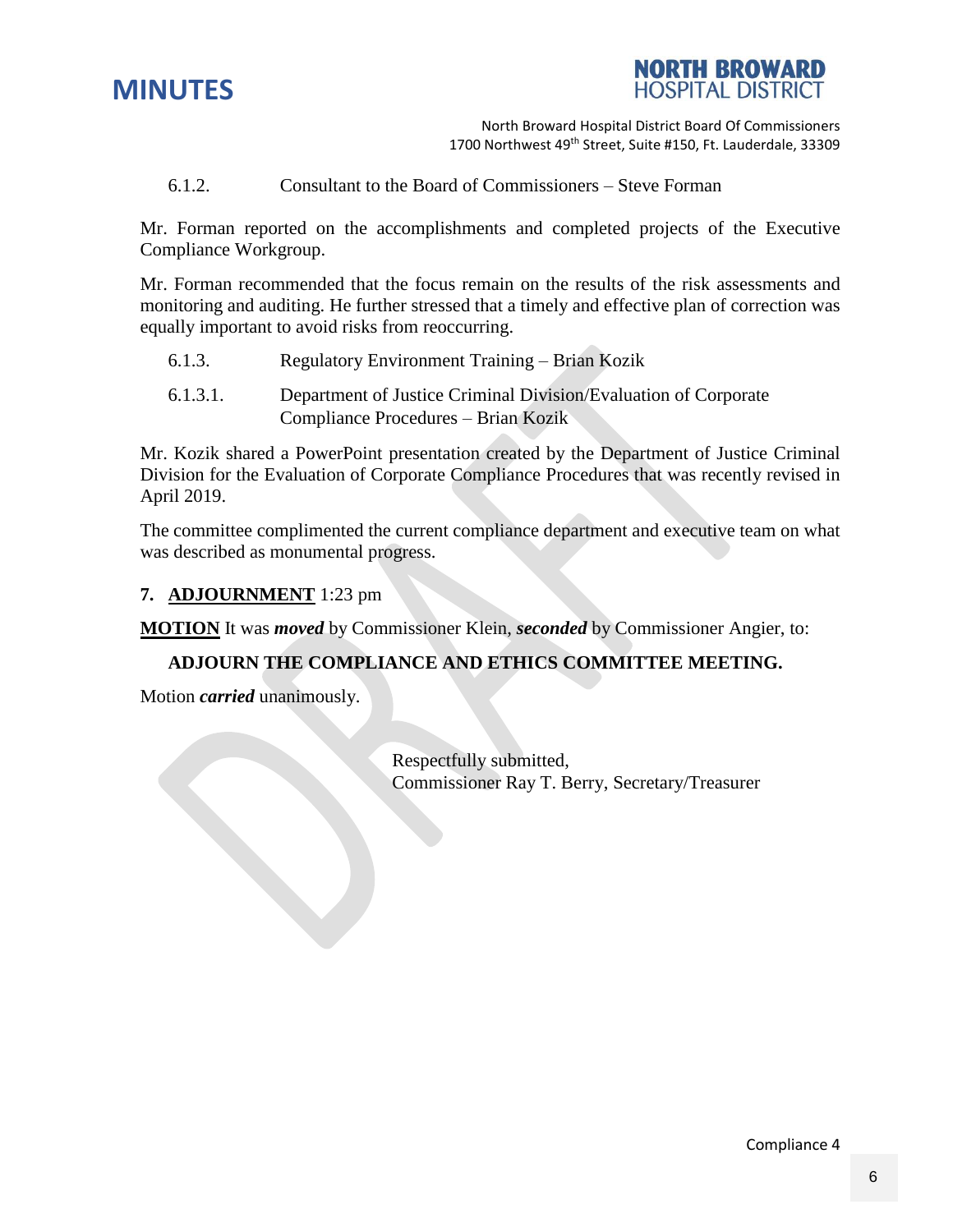<span id="page-6-0"></span>

| Origination:          | N/A                                 |
|-----------------------|-------------------------------------|
| <b>Effective:</b>     | N/A                                 |
| <b>Last Reviewed:</b> | N/A                                 |
| <b>Last Revised:</b>  | N/A                                 |
| <b>Next Review:</b>   | N/A                                 |
| Sponsor:              | <b>Brian Kozik: SVP, COMPLIANCE</b> |
|                       | & PRIVACY                           |
| Section:              | <b>GA-Corporate Compliance</b>      |
| Manual:               |                                     |

## **GA-004-001 Compliance Department and Human Resource Protocol**

#### I. **Purpose**

Resources Administration and Corporate Compilance Department are involved in the screening of<br>Workforce Members, training and compliance education, and employee communication of problems and<br>issues. In addition, Workforce The Corporate Compliance Department and Human Resource Administration each have their respective responsibilities and authorities when it comes to compliance matters. For example, both Human Resources Administration and Corporate Compliance Department are involved in the screening of Workforce Members, training and compliance education, and employee communication of problems and issues. In addition, Workforce Members may report HR and compliance concerns to either the Corporate Compliance Department or Human Resources Administration. Human Resources Administration and the Corporate Compliance Department work in conjunction with each other. The Corporate Compliance Department is dependent on humans and processes; appropriate and consistent governance is imperative to Broward Health as a compliance-driven organization.

The purpose of this policy is to establish written guidelines promoting open communication and coordination between the Corporate Compliance Department and Human Resources Administration whenever an issue is raised to one department that may be the responsibility of the other department. This policy applies to any and all matters that may involve both the Corporate Compliance Department and Human Resources Administration.

#### II. **Key Terms**

**SVP/Chief Compliance Officer (CCO):** The individual responsible for overseeing, implementing, and monitoring the compliance requirements of the Broward Health Compliance Program. In addition, this individual also holds the title of Chief Privacy Officer.

**SVP/Chief Human Resource Officer:** The individual responsible for overseeing, implementing and monitoring the compliance requirements of the Broward Health Human Resources policies as well as federal and state regulatory compliance of all matters related to the terms and conditions of employment at Broward Health.

**Confidentiality:** Refers to those who contact a hotline and request that information provided through the Compliance or Workforce Diversity, Inclusion and Advocacy hotline be kept confidential. Such information must be kept confidential and be divulged only to those who have a need to know, such as those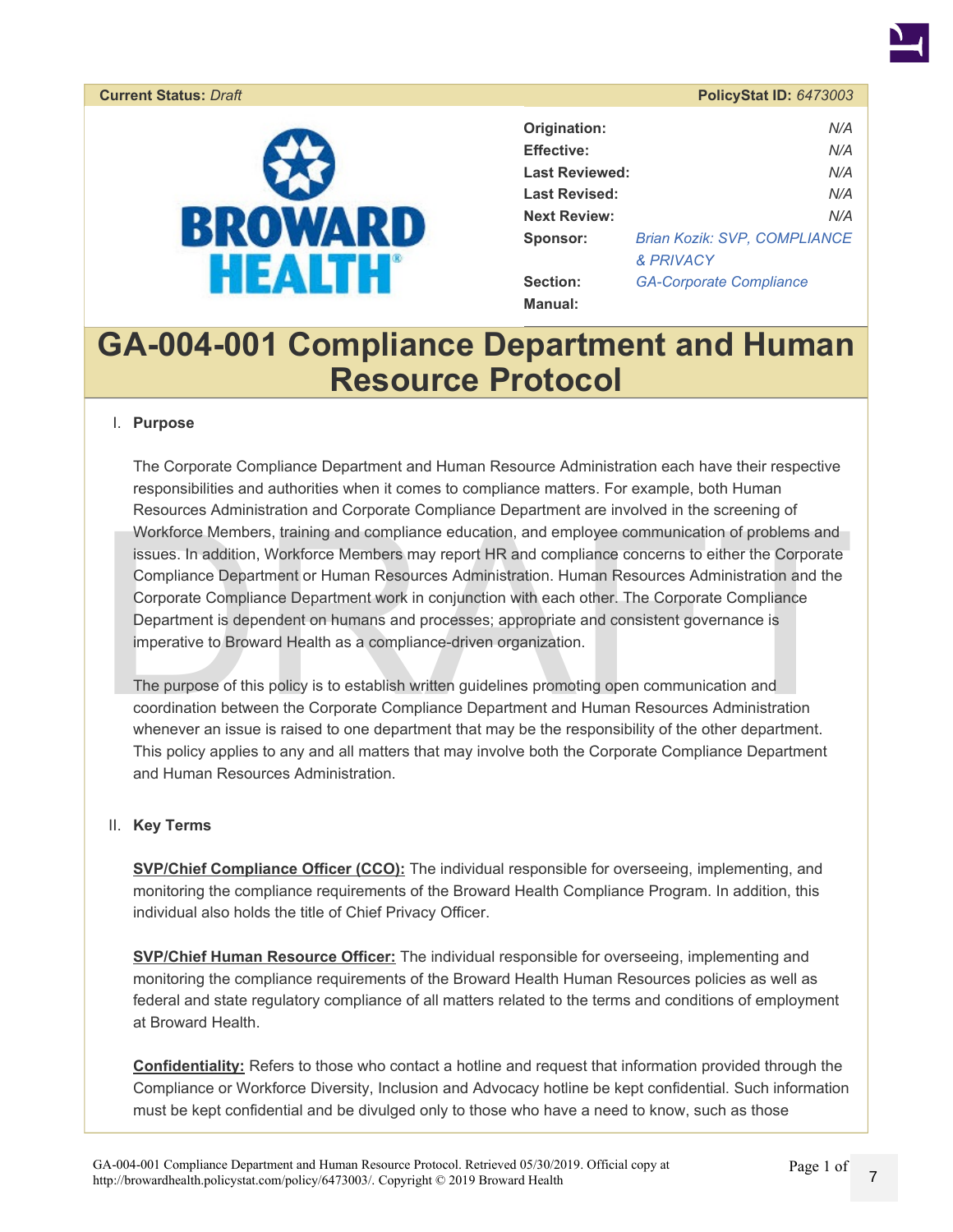performing an investigation into the concerns disclosed by the caller. Investigators should work to protect the source of their information, including a caller's name and contact information if these details are provided by the caller.

**Covered Persons**: Includes (a) all owners, officers, directors, commissioners, and employees of Broward Health; (b) all contractors, subcontractors, agents, and other persons who provide patient care items or services or who perform billing or coding functions on behalf of Broward Health excluding vendors whose sole connection is selling or otherwise providing medical supplies or equipment and who do not bill the Federal health care programs for such medical supplies or equipment; and (c) all physicians and other non-physician practitioners who are members of Broward Health's active medical staff.

Hotline: A confidential communication channel for use by all Workforce Members, patients, and patient families to report suspected or potential violations of law, regulations, standards, Code of Conduct, policies, or other wrongdoing, via a phone line answered by live operators or web-based reporting.

**List of Excluded Individuals/Entities (LEIE):** The OIG established a program to exclude individuals and entities that have been found to have violated federal law and/or regulations. The effect of OIG exclusion from Federal health care programs is that no Federal health care program payment may be made for any items or services (1) furnished by an excluded individual or entity, or (2) directed or prescribed by an excluded physician.

excluded physician.<br> **Retaliation:** Defined under this policy to mean any adverse action taken against any Workforce Member<br>
because he or she reported or complained about a potential violation of the Code of Conduct, poli **Retaliation:** Defined under this policy to mean any adverse action taken against any Workforce Member because he or she reported or complained about a potential violation of the Code of Conduct, policies, laws, regulations, or professional standards. Any negative action that would deter a reasonable employee in the same situation from making a complaint or occurs within temporal proximity to the filing of the complaint may qualify as retaliation. Such action will be evaluated on a case by case basis. Any Workforce member found to be engaging in retaliation will be subject to disciplinary action up to and including termination of employment or related contract in accordance with Broward Health's policies and procedures.

**Workforce Member**: Any employee, independent contractor, agent, volunteer, trainee, or other person who performs work for or on behalf of Broward Health. This includes full-time, part-time, and pool employees; associates; directors; officers; managers; supervisors; volunteers; members of the Board and members of standing committees; medical staff employed by or otherwise affiliated with Broward Health; medical students and all other affiliated students or others receiving training at any Broward Health facility; and others who provide goods or services to Broward Health.

#### III. **Policy**

- 1. The Corporate Compliance Department and Human Resource Administration shall maintain consistent open communications and establish reciprocal reporting obligations to ensure that the appropriate department is apprised of issues that are of primary concern to the other.
- 2. The Corporate Compliance Department and Human Resource Administration shall coordinate to ensure that all employees are screened against the OIG's LEIE and that all Covered Persons are screened and tracked in compliance with Broward Health policy Background Screening and Ineligible Persons Policy, Policy No. GA-004-290
- 3. The Corporate Compliance Department and Human Resource Administration will coordinate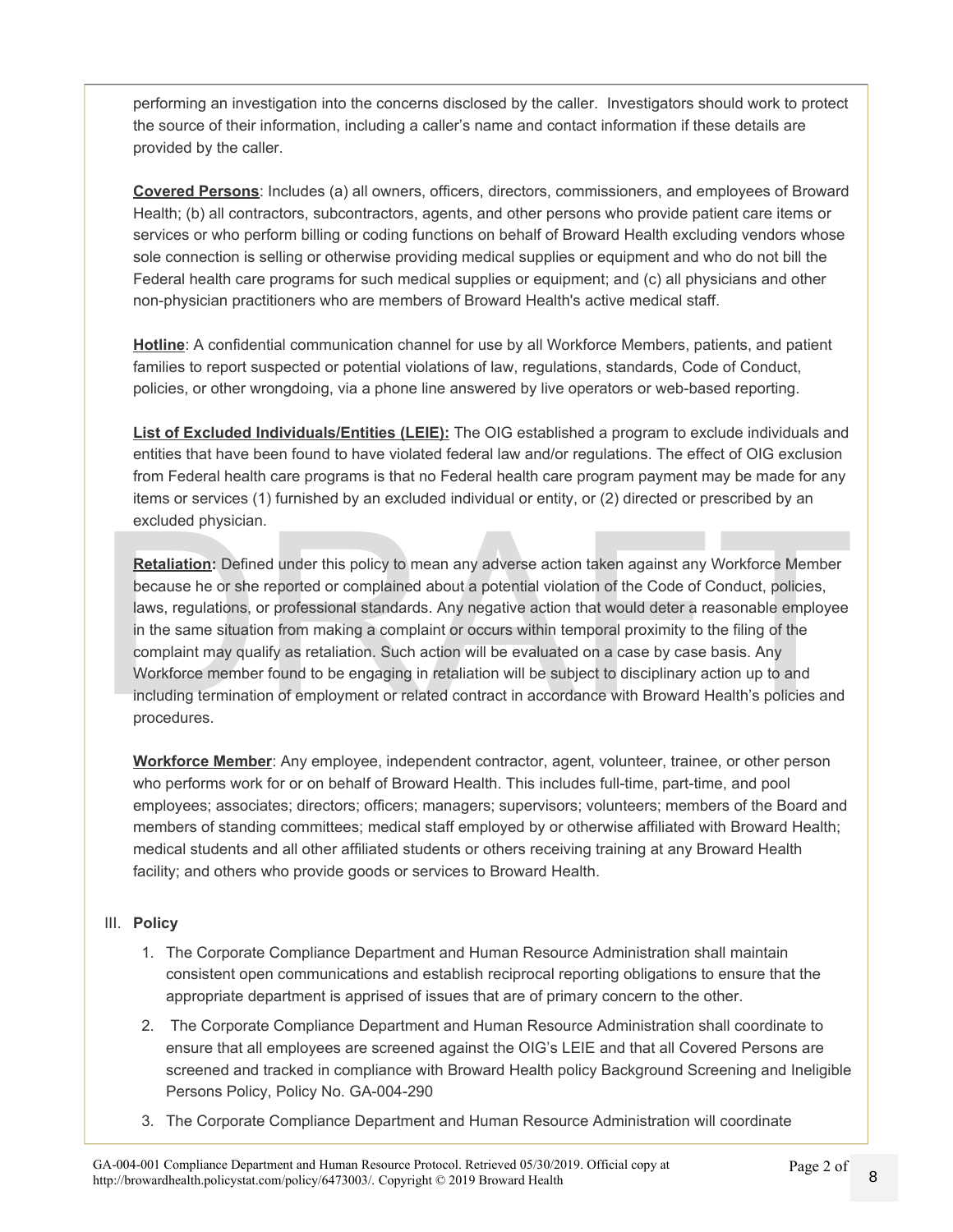investigations and resolve allegations and complaints that fall within their respective areas of responsibility. Coordination will be done on a consistent basis to avoid unnecessary duplication of efforts and to ensure that the matter is investigated and addressed appropriately. A third party may be retained by the Corporate Compliance Department and/or Human Resource Administration in order to conduct investigations for matters that may be perceived as a conflict for either or both departments. Approval Involvement from the General Counsel will must be obtained in accordance with Broward Health policies and procedures prior to retaining and assigning the investigation to a third-party. The third-party must be appropriately experienced and/or professionally licensed if required by state statutory requirements and must provide evidence of professional liability insurance (i.e., errors and omissions coverage) prior to conducting any company-initiated investigation.

#### IV. **Procedures**

- 1. Any Workforce Member that raises an issue in good faith, whether by direct contact or through the Compliance or Workforce Diversity, Inclusion & Advocacy Hotline, will be protected from retribution or retaliation in compliance with Broward Health's policies and procedures. Legitimate personnel action against a Workforce Member, proven as unrelated to the complaint/hotline report may not be covered by this policy.
- Advocacy that includes, or may include, any of the following subject areas, a report of such issue<br>should be forward to the Corporate Compliance Department within one (1) business day of receipt:<br>a. Billing/Coding<br>b. Physi 2. If an issue is raised to Human Resources Administration or Workforce Diversity, Inclusion and Advocacy that includes, or may include, any of the following subject areas, a report of such issue should be forward to the Corporate Compliance Department within one (1) business day of receipt:
	- a. Billing/Coding
	- b. Physician/Referral Source relationship issues
	- c. Conflicts of interest
	- d. Medical records documentation
	- e. Contracts/Agreements
	- f. Arrangements with referral sources
	- g. Abuse of patients
	- h. Cost reports
	- i. Patient confidentiality
	- j. Embezzlement/Theft
	- k. Paying for referrals
	- l. False expense, reports, vouchers, etc.
	- m. Quality of Care
	- n. Fraud/False Claims
	- o. Retaliation or retribution as a result of a compliance complaint
	- p. HIPAA privacy/security problems
	- 3. If an issue is provided to the Corporate Compliance Department that impacts the terms and conditions of employment, employee/employer relations, employee engagement, workplace safety, or any violation of Federal and State Laws governing the employment relationship, a report of such issue should be forwarded to the Workforce Diversity, Inclusion & Advocacy Department within one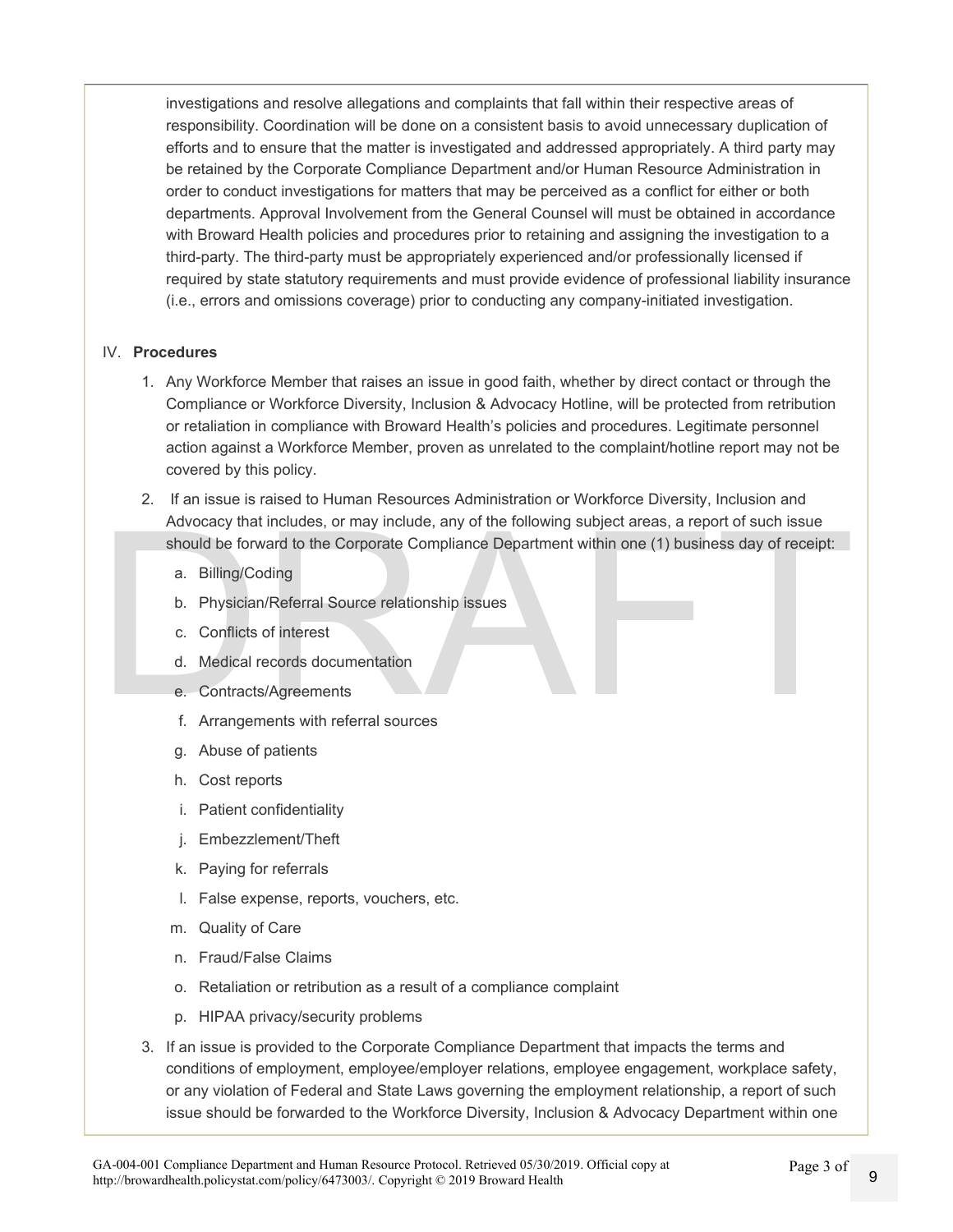- (1) business day of receipt. Examples may include but are not limited to:
	- a. Allegations of harassment/discrimination
	- b. Wrongful discharge
	- c. Uncivil behavior
	- d. Unfair employment practices
	- e. Violent, disruptive, or threatening behavior
	- f. Violations of Broward Health Human Resource Policy and procedures
	- g. Discrimination/EEOC issues
	- h. Retribution/retaliation
	- i. Theft of time
	- j. Americans with Disabilities Act ("ADA")
	- k. Family and Medical Leave Act ("FMLA")
- 4. The Corporate Compliance Department and Human Resources Administration shall communicate and coordinate the investigation and resolution of any matters that fall under the purview/scope of both departments.
- 5. The Corporate Compliance Department and Human Resource Administration will participate in a<br>meeting, at a minimum quarterly and as frequent as required, at least once a month, to discuss<br>cases, coordinate efforts and r 5. The Corporate Compliance Department and Human Resource Administration will participate in a meeting, at a minimum quarterly and as frequent as required, at least once a month, to discuss cases, coordinate efforts and resolve issues.
	- 6. The Corporate Compliance Department, under the direction of the CCO, will have primary responsibility for ensuring this policy is followed.

#### V. **Related Policies and Compliance Documents**

- Broward Health Code of Conduct
- Broward Health Employee Handbook
- HR 001-020-EEO/Anti-Harassment Discrimination Policy
- Background Screening and Ineligible Persons, Policy No. GA-004-290
- Non-Retaliation or Retribution, Policy No. GA-004-305

#### VI. **References**

DHHS Office of Inspector General. OIG Supplemental Compliance Guidance for Hospitals, 70 Fed. Reg. 19, 4858, 4858 (Jan. 31, 2005). http://edocket.access.gpo.gov/2005/pdf/05-1620.pdf

DHHS Office of Inspector General. Publication of the OIG Compliance Program Guidance for Hospitals, 63 Fed. Reg. 35, 8987, 8987 (Feb. 23, 1998). http://www.gpo.gov/fdsys/pkg/FR-1998-02-23/pdf/ 98-4399.pdf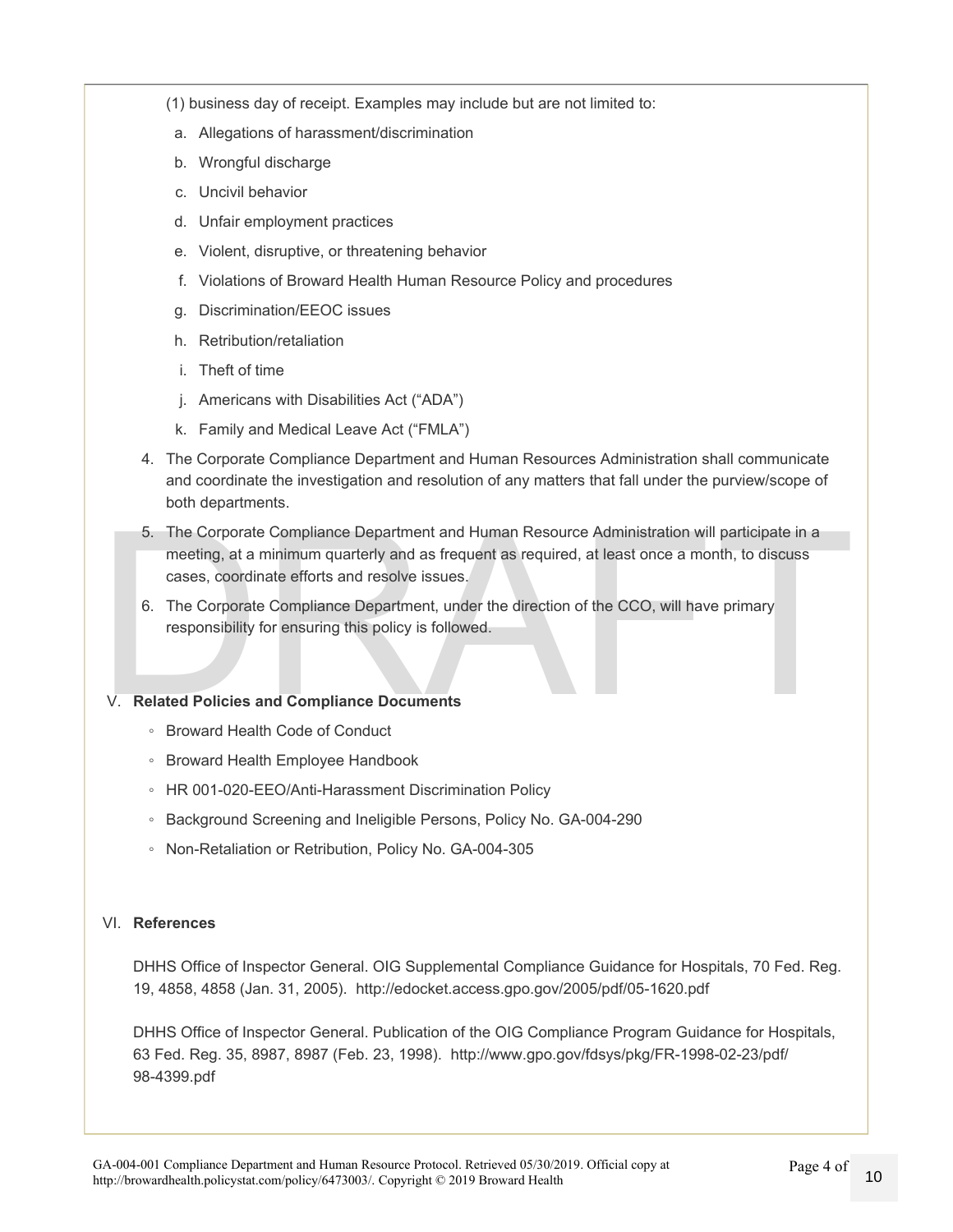## **Attachments:** No Attachments

# DRAFT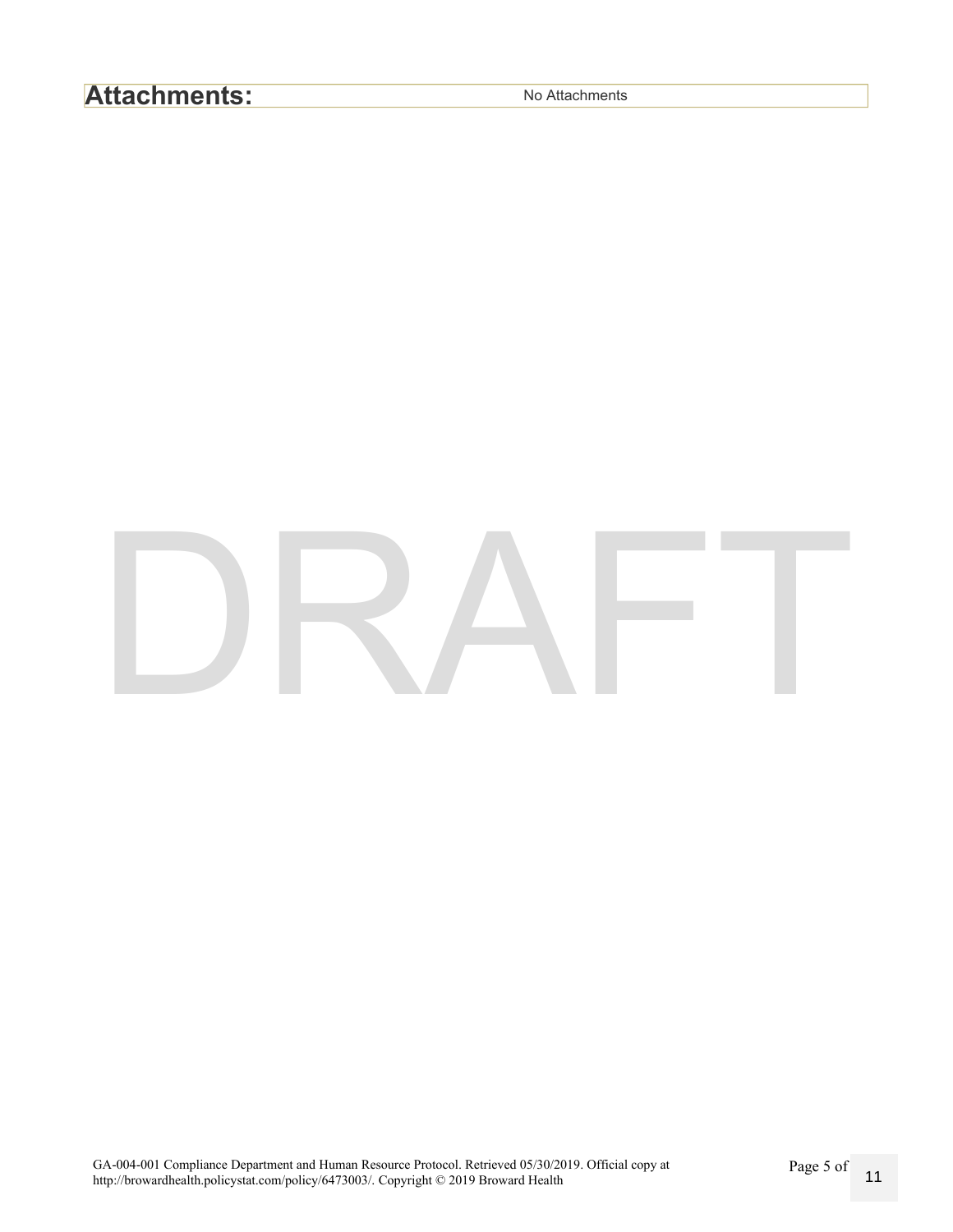#### <span id="page-11-0"></span>**Current Status:** *Draft* **PolicyStat ID:** *6473959*



| Origination:          | N/A                                 |
|-----------------------|-------------------------------------|
| <b>Effective:</b>     | N/A                                 |
| <b>Last Reviewed:</b> | N/A                                 |
| <b>Last Revised:</b>  | N/A                                 |
| <b>Next Review:</b>   | N/A                                 |
| Sponsor:              | <b>Brian Kozik: SVP, COMPLIANCE</b> |
|                       | <b>&amp; PRIVACY</b>                |
| Section:              | <b>GA-Corporate Compliance</b>      |
| <b>Manual:</b>        |                                     |

## **GA-004-004 Duty to Report**

#### I. **Purpose**

Broward Health is committed to complying with all applicable laws and regulations including those designed to prevent and deter fraud, waste, and abuse. Broward Health fosters an environment that discourages improper conduct and facilitates open communication of any compliance concerns and/or questions. Broward Health has adopted a policy that all Workforce Members have an affirmative duty to report all workplace problems and concerns, as well as potential violations of federal, state, and local laws and regulations and the Broward Health Code of Conduct and policies and procedures.

report all workplace problems and concerns, as well as potential violations of federal, state, and local laws<br>and regulations and the Broward Health Code of Conduct and policies and procedures.<br>The Corporate Compliance Dep The Corporate Compliance Department provides many avenues to report suspected improper conduct. In most cases, any concerns should be brought to the attention of a supervisor. However, if this does not result in appropriate action, or if a Workforce Member is uncomfortable discussing these issues with their supervisor, he/she should take their concerns to another member of management, or one of the reporting methods available through the Broward Health Corporate Compliance Department (i.e. Compliance Hotline).

The purpose of this policy is to establish the requirement that certain conduct or suspected compliance issues be reported to the Corporate Compliance Department as set forth in this Policy. This policy intends to promulgate mechanisms, including a method for anonymous reporting, so that Workforce Members may disclose or report any known or suspected compliance issues or other activity that may be inconsistent with any provisions of the Broward Health Code of Conduct, Corporate Compliance Program, Broward Health policies, or that a Workforce Member reasonably believes may otherwise violate any applicable federal or state law or regulation.

#### II. **Key Terms**

**SVP/Chief Compliance Officer (CCO)**: The individual responsible for overseeing, implementing, and monitoring the compliance requirements of the Broward Health Compliance Program. In addition, this individual also holds the title of Chief Privacy Officer.

**Confidentiality:** Refers to those who contact a hotline and request that information provided through the Compliance or Workforce Diversity, Inclusion and Advocacy hotline be kept confidential. Such information must be kept confidential and be divulged only to those who have a need to know, such as those performing an investigation into the concerns disclosed by the caller. Investigators should work to protect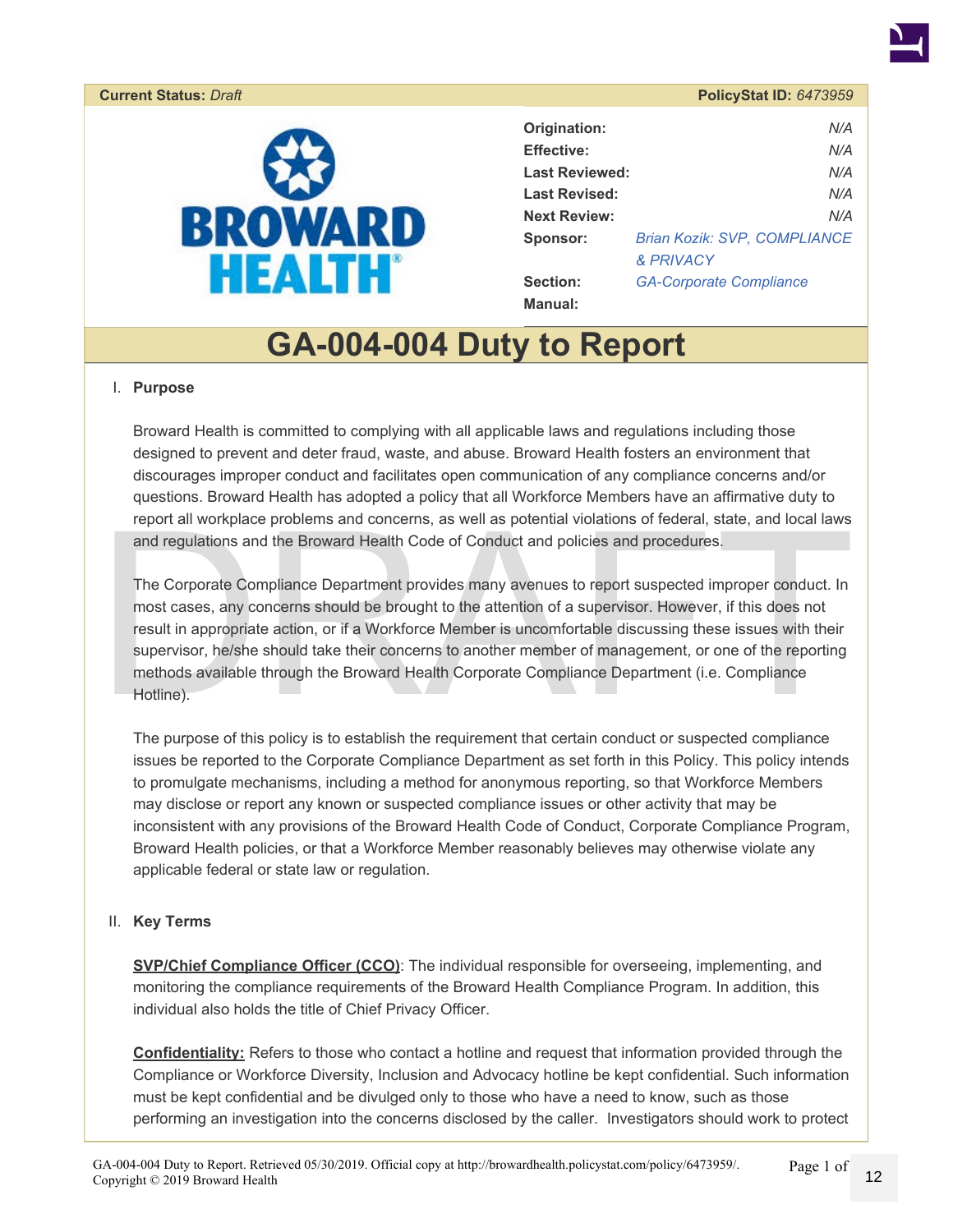the source of their information, including a caller's name and contact information if these details are provided by the caller.

Hotline: A confidential communication channel for use by all Workforce Members, patients, and patient families to report suspected or potential violations of law, regulations, standards, Code of Conduct, policies, or other wrongdoing, via a phone line answered by live operators or web-based reporting.

**Workforce Member**: Any employee, independent contractor, agent, volunteer, trainee, or other person who performs work for or on behalf of Broward Health. This includes full-time, part-time, and pool employees; associates; directors; officers; managers; supervisors; volunteers; members of the Board and members of standing committees; medical staff employed by or otherwise affiliated with Broward Health; medical students and all other affiliated students or others receiving training at any Broward Health facility; and others who provide goods or services to Broward Health.

**Wrongdoing:** Conduct that does not comply with federal, state, and/or local laws, Broward Health Code of Conduct (Code), or policies and procedures.

#### III. **Policy**

- 1. All Workforce Members have an affirmative duty to report problems, concerns, and misconduct in the<br>workplace, including actual or potential violations of law, regulation(s), Broward Health Code of<br>Conduct, policies, wro 1. All Workforce Members have an affirmative duty to report problems, concerns, and misconduct in the workplace, including actual or potential violations of law, regulation(s), Broward Health Code of Conduct, policies, wrongdoing, and/or ethical standards. When in doubt, the better of course of action is to report all good-faith concerns.
	- 2. All levels of management will maintain an "open-door policy" to encourage staff to report problems and concerns.
	- 3. Failure to report or concealing knowledge of a potential violation may result in administrative actions being taken, up to and including termination.
	- 4. A hotline has been established to permit any Workforce Member or member of the public to call, anonymously and in confidence, to report problems and concerns, or to seek clarification of compliance-related issues. However, complaints and concerns may be reported by any mechanism with which the employee is comfortable (i.e. web-based reporting).
	- 5. All complaints and allegations will be addressed promptly and all information about the complaint or allegation will be keep confidential.
	- 6. Retaliation or reprisal against anyone for making a good faith report is strictly prohibited by law and is a violation of both the Broward Health Code of Conduct and Broward Health policies and procedures.
	- 7. Supervisors receiving a complaint from any Workforce Member that raises a potential compliance issue shall report the complaint to the Corporate Compliance Department. Complaints that do not raise a potential compliance issue should be referred to the appropriate department (e.g., Risk Management, Human Resources).

#### IV. **Procedures**

1. If at any time, a Workforce Member becomes aware of or suspects illegal or unethical conduct or a violation of Broward Health policies by another Workforce Member, the Workforce Member must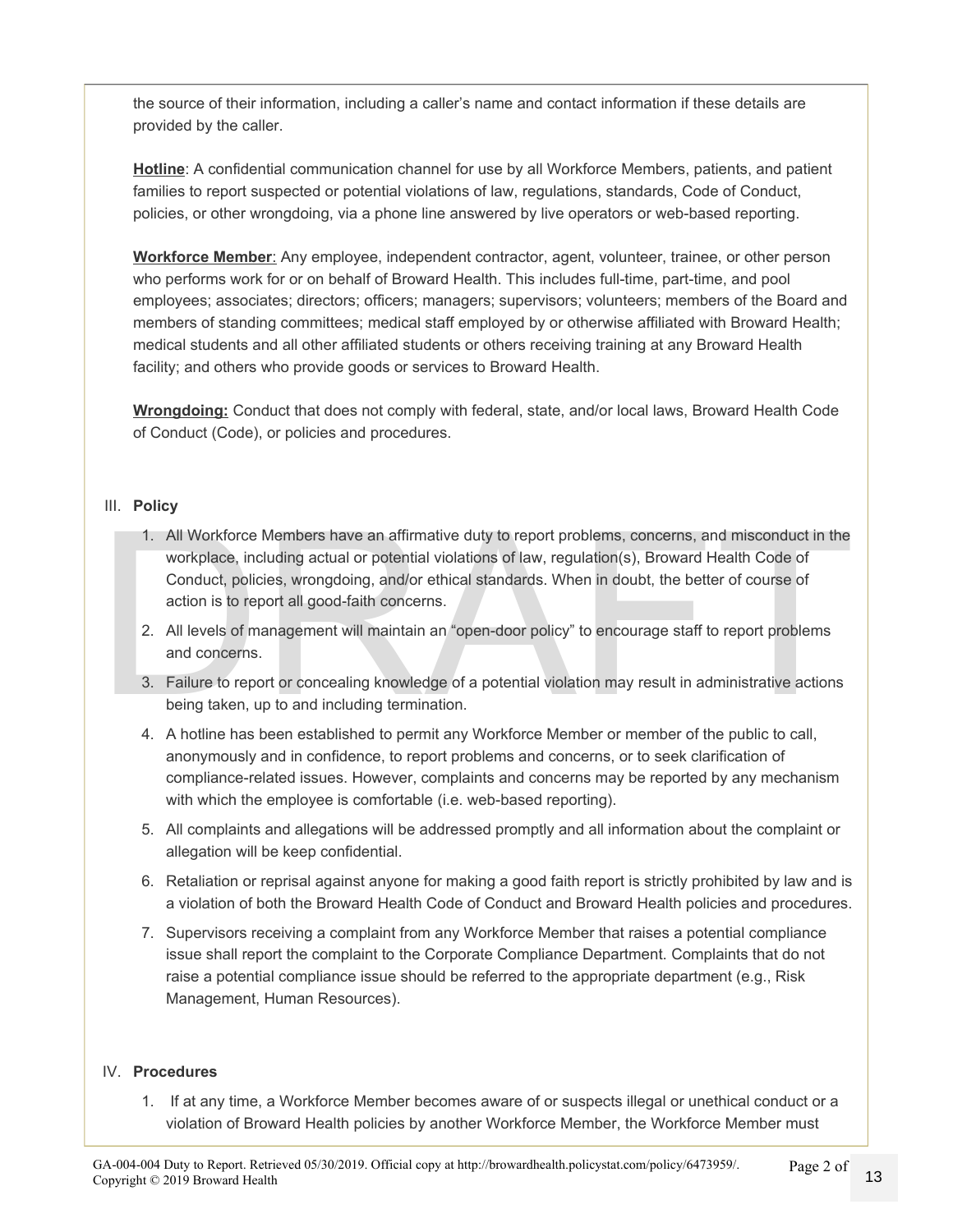report it immediately to an appropriate individual. Such individuals may include the Workforce Member's immediate supervisor, management, Human Resources, Risk Management, the SVP/ Chief Compliance Officer (CCO), or the Corporate Compliance Department.

- 2. Regardless of how a report is made, as a best practice in the detection and prevention of misconduct, the report must contain specific information regarding the suspected misconduct, including the following:
	- a. When and how the conduct occurred or is occurring;
	- b. Persons involved in the conduct; and
	- c. Specific nature of the conduct.
- 3. Any Workforce Member or member of the public may also make a report by using the toll-free Compliance Hotline (1-888-511-1370). Reports using this method may be made anonymously, if the reporter chooses.
- Member's involvement was not previously known to Broward Health or its discovery was not<br>imminent, and that the admission was complete and truthful. The weight to be given to self-reporting<br>will depend on all facts known a 4. Self-reporting is encouraged. A Workforce Member whose report of misconduct contains admissions of personal wrongdoing is not guaranteed protection from disciplinary action simply because they made the report. In determining what, if any, disciplinary actions may be taken against a reporting employee the Corporate Compliance Department and Human Resources Department will take into account a Workforce Member's own admission of wrongdoing, provided, that the Workforce Member's involvement was not previously known to Broward Health or its discovery was not imminent, and that the admission was complete and truthful. The weight to be given to self-reporting will depend on all facts known at the time Broward Health makes its discipline decisions and the applicable discipline policies and procedures set forth by the Broward Health Human Resources Department.
	- 5. Once a report is received, the Corporate Compliance Department will then conduct a review of the allegations to determine the nature, scope, and duration of wrongdoing, if any. Broward Health investigates all non-frivolous claims of wrongdoing.
	- 6. All those receiving information from Workforce Members raising a concern and problem must, at all times, insofar as legal and practical, maintain confidentiality and share information only those who have a need to know.
	- 7. If the allegations are substantiated, a plan for corrective action will be developed. Appropriate corrective action may include restitution of any overpayment amounts, notifying an appropriate governmental agency, disciplinary action, or making changes to policies and procedures to prevent future occurrences.
	- 8. If, after investigating any report, Broward Health determines that the report is not in good faith or that a Workforce Member has provided false information regarding the report, disciplinary action may be taken against the Workforce Member who filed the report or gave the false information up to and including termination.
		- a. No Workforce Member shall be subject to disciplinary action solely on the basis that they mistakenly reported what they reasonably believed to be an act of wrongdoing or a violation of law or Broward Health's compliance standards or policies. A Workforce Member will be subject to disciplinary action, however, if it is determined that the report of misconduct was knowingly or willfully fabricated by the Workforce Member or was knowingly or willfully distorted, exaggerated, or minimized to either injure someone else or protect themselves.
		- b. A Workforce Member "knowingly" provides false information if they know or reasonably should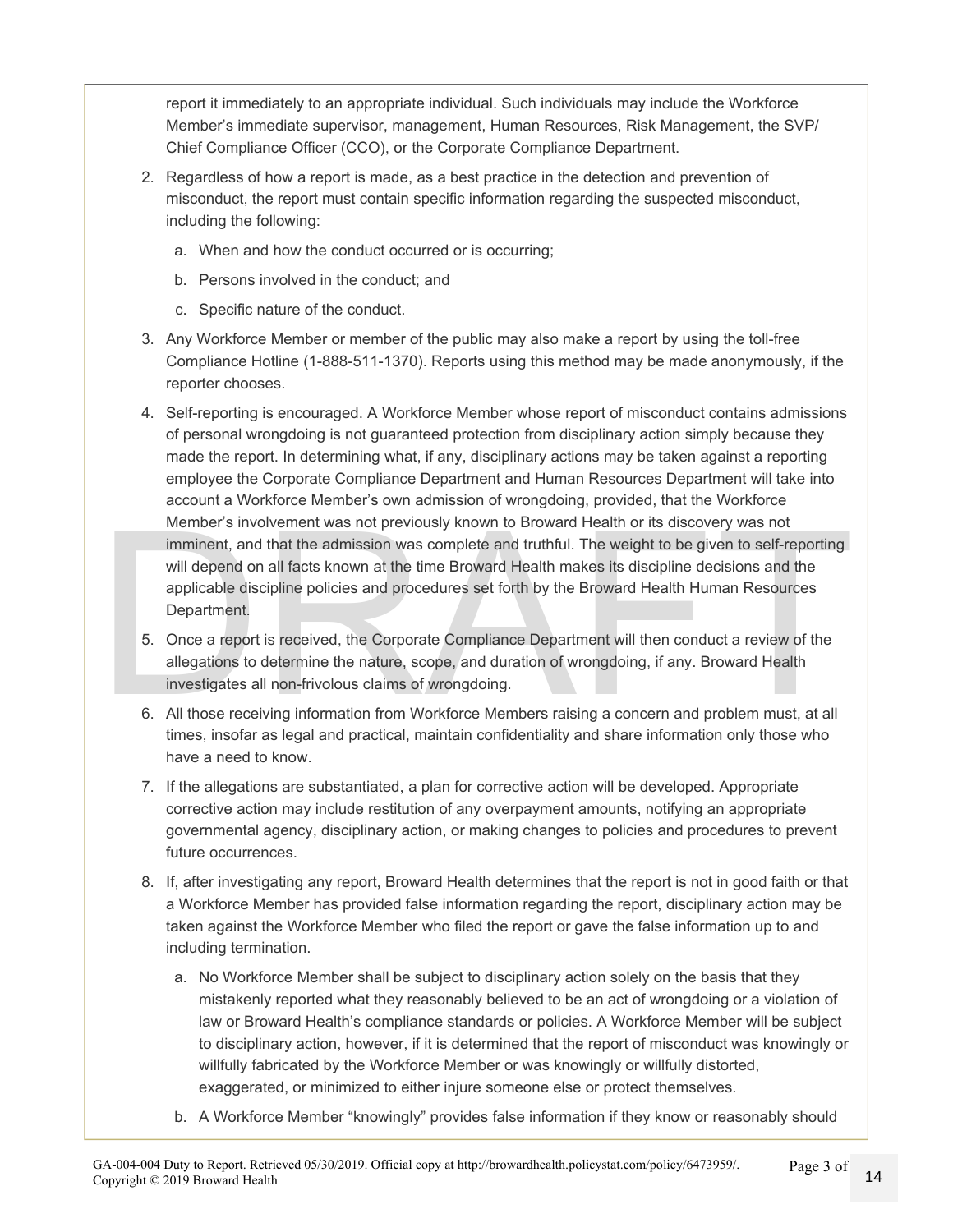know that the information is false or intentionally or recklessly disregards whether the information is false.

9. If any employee feels that they have been retaliated against, the employee should report it immediately, using any of the reporting methods referenced in this Policy.

#### V. **Related Policies and Compliance Documents**

- Compliance Investigations, Policy No. GA-004-008
- Confidential Reporting, Policy No. GA-004-009
- Enforcement and Discipline, Policy No. GA-004-238
- Hotline, Policy No. GA-004-005
- Non-Retaliation and Retribution, Policy No. GA-004-305
- Open Lines of Communication, Policy No. GA-004-234
- Voluntary Disclosure, Policy No. GA-004-012

#### VI. **References**

DHHS. OIG Supplemental Compliance Guidance for Hospitals. 70 Fed. Reg. 4858, 4865 (Jan. 31, 2005). https://oig.hhs.gov/fraud/docs/complianceguidance/012705HospSupplementalGuidance.pdf

VI. References<br>
DHHS. OIG Supplemental Compliance Guidance for Hospitals. 70 Fed. Reg. 4858, 4865 (Jan. 31, 2005).<br>
https://oig.hhs.gov/fraud/docs/complianceguidance/012705HospSupplementalGuidance.pdf<br>
DHHS OIG. Publicatio DHHS OIG. Publication of the OIG Compliance Program Guidance for Hospitals. 63 Fed. Reg. 35, 8987 (Feb. 23, 1998). https://oig.hhs.gov/authorities/docs/cpghosp.pdf

United States Sentencing Commission. Guidelines Manual. United States Sentencing Commission. Guidelines Manual. https://www.ussc.gov/guidelines/2018-guidelines-manual

US Code of Federal Regulations § 483.85 - Compliance and ethics program. https://www.govregs.com/ regulations/title42\_chapterIV\_part483\_subpartB\_section483.85

Broward Health Corporate Integrity Agreement with the DHHS Office of Inspector General, dated August 20, 2015.

**Attachments:** No Attachments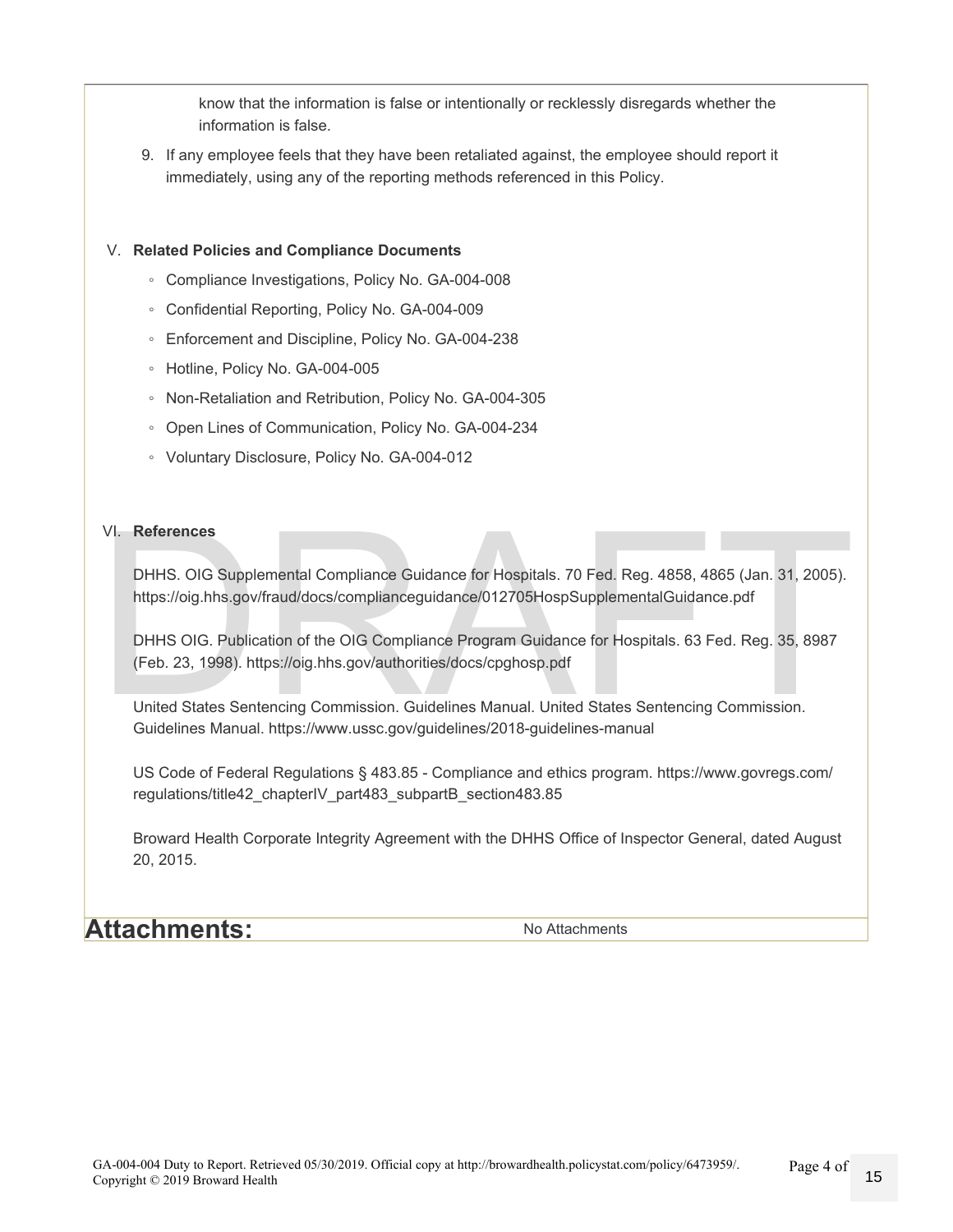#### <span id="page-15-0"></span>**Current Status: Draft**



| PolicyStat ID: 6474110 |  |  |  |  |
|------------------------|--|--|--|--|
|                        |  |  |  |  |

| Origination:          | N/A                                 |
|-----------------------|-------------------------------------|
| <b>Effective:</b>     | N/A                                 |
| <b>Last Reviewed:</b> | N/A                                 |
| <b>Last Revised:</b>  | N/A                                 |
| <b>Next Review:</b>   | N/A                                 |
| Sponsor:              | <b>Brian Kozik: SVP. COMPLIANCE</b> |
|                       | <b>&amp; PRIVACY</b>                |
| Section:              | <b>GA-Corporate Compliance</b>      |
| <b>Manual:</b>        |                                     |

# **GA-004-305 Non-Retaliation or Retribution**

#### I. **Purpose**

Broward Health is committed to its institutional integrity. It is the policy of Broward Health to foster an environment of open communication so that all Workforce Members understand their obligations to report compliance concerns and that Broward Health will not tolerate retaliation against those who do so. In addition, reported concerns will be maintained confidentially, to the extent it is possible to do so.

The purpose of this policy is to provide guidance by which employees can express problems, concerns, and opinions without fear of retaliation or reprisal, as well as providing supervisors with appropriate guidelines for ad The purpose of this policy is to provide guidance by which employees can express problems, concerns, and opinions without fear of retaliation or reprisal, as well as providing supervisors with appropriate guidelines for addressing problems and concerns raised by employees. Broward Health considers such reporting, inquiring, or participating to be protected activities in which all Workforce Members of Broward Health may freely engage. All supervisors are responsible for enforcing this policy. Individuals who violate this policy will be subject to the appropriate and applicable disciplinary process, up to and including termination or dismissal.

#### II. **Key Terms**

**Harassment:** Defined under this policy as any systematic persecution through repeated annoyances, threats, or demands.

Reprisal: Defined under this policy as action with the intent of inflicting injury in return for someone reporting a perceived violation of the Code of Conduct, policies, laws, regulations, or professional standards.

**Retaliation:** Defined under this policy to mean any adverse action taken against any Workforce Member because he or she reported or complained about a potential violation of the Code of Conduct, policies, laws, regulations, or professional standards. Any negative action that would deter a reasonable employee in the same situation from making a complaint or occurs within temporal proximity to the filing of the complaint may qualify as retaliation. Such action will be evaluated on a case by case basis. Any Workforce member found to be engaging in retaliation will be subject to disciplinary action up to and including termination of employment or related contract in accordance with Broward Health's policies and procedures.

**Retribution:** Defined under this policy as any act of punishing or taking vengeance for someone reporting a perceived violation of the Code of Conduct, policies, laws, regulations, or professional standards.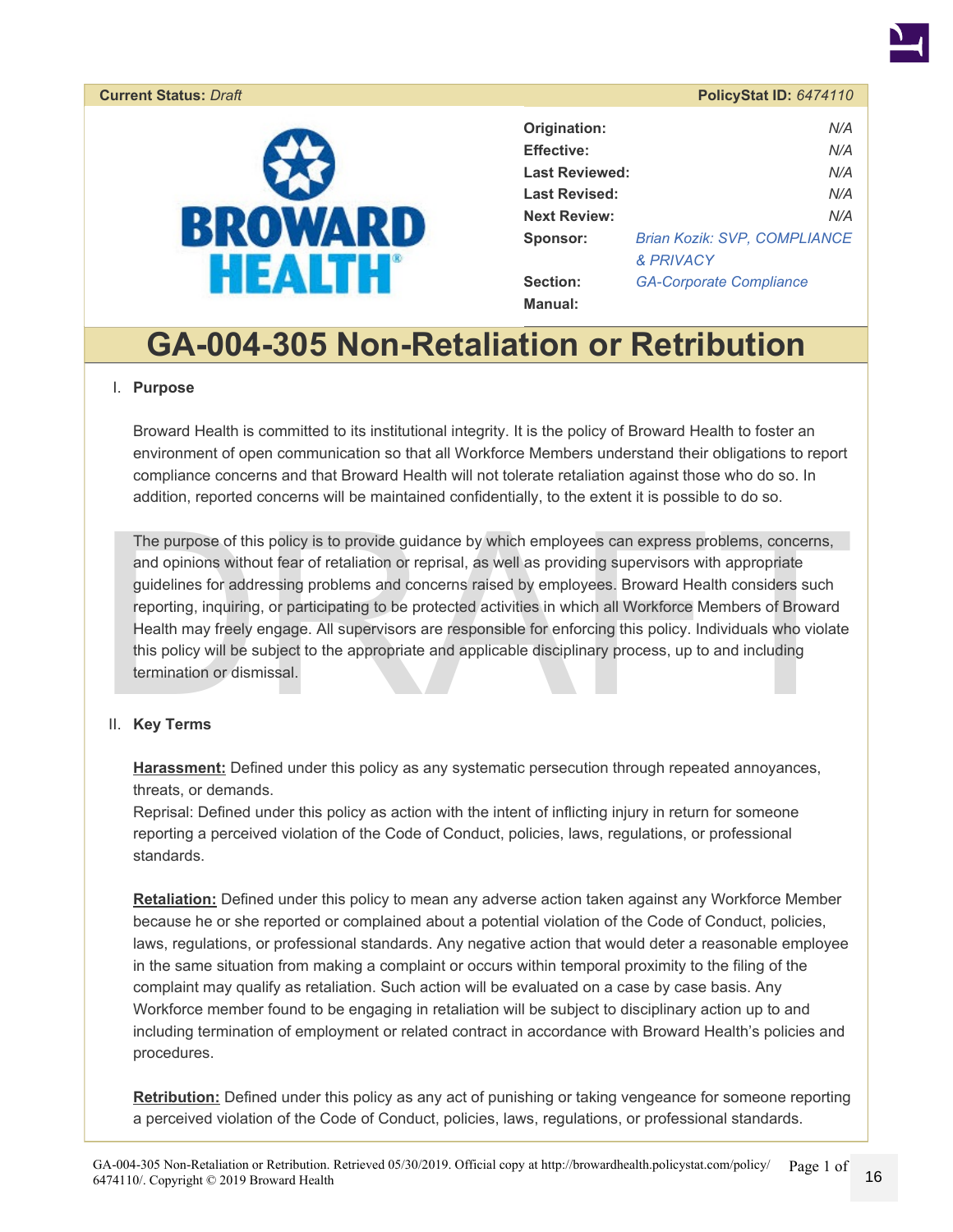**Workforce Member**: Any employee, independent contractor, agent, volunteer, trainee, or other person who performs work for or on behalf of Broward Health. This includes full-time, part-time, and pool employees; associates; directors; officers; managers; supervisors; volunteers; members of the Board and members of standing committees; medical staff employed by or otherwise affiliated with Broward Health; medical students and all other affiliated students or others receiving training at any Broward Health facility; and others who provide goods or services to Broward Health.

#### III. **Policy**

- 1. All Workforce Members have the affirmative duty to promptly report actual or potential wrongdoing, including any violations of law, regulation, policy, or Code of Conduct in accordance with Broward Health policy, GA-004-004 Duty to Report. All Workforce Members, including supervisors and managers, have a responsibility to create a work environment where concerns can be raised, openly discussed, and reported without fear of retaliation. After reporting, if the problem is not satisfactorily resolved, the Workforce Member may proceed up the supervisory chain to higher level or go to the Corporate Compliance Department. In addition, the Workforce Member has the option of calling the Compliance Hotline at 888-511-1370, and can remain anonymous.
- procedure, or the Code of Conduct will not be subjected to retaliation, retribution, or harassment. In addition, no Workforce Member may be retaliated against for refusing to carry out a directive ordering the Workforce Me 2. Workforce Members who, in good faith, report a potential violation of law, regulation, policy, procedure, or the Code of Conduct will not be subjected to retaliation, retribution, or harassment. In addition, no Workforce Member may be retaliated against for refusing to carry out a directive ordering the Workforce Member to engage in wrongful or unlawful activity. No supervisor, manager, or other Workforce Member is permitted to engage in retaliation, retribution, or any form of harassment against another for reporting compliance-related concerns. Anyone who conducts or condones retribution, retaliation, or harassment in any way will be subject to disciplinary actions, up to and including termination.
	- 3. Self-reporting is encouraged. A Workforce Member whose report of misconduct contains admissions of personal wrongdoing is not guaranteed protection from disciplinary action simply because they made the report. In determining what, if any, disciplinary actions may be taken against a reporting employee the Corporate Compliance Department and Human Resources Department will take into account a Workforce Member's own admission of wrongdoing, provided, that the Workforce Member's involvement was not previously known to Broward Health or its discovery was not imminent, and that the admission was complete and truthful. The weight to be given to self-reporting will depend on all facts known at the time Broward Health makes its discipline decisions and the applicable discipline policies and procedures set forth by the Broward Health Human Resources Department.

#### IV. **Procedures**

- 1. Workforce Members who believe they have been retaliated against for reporting, in good faith, suspected wrongdoing and/or assisting with an investigation, should report the issue by disclosing the act to his/her supervisor, the SVP/Chief Compliance Officer (CCO), the Corporate Compliance Department, or the Corporate Compliance Department Hotline at 888-511-1370. It is important to file the report of retaliation as soon as possible after the occurrence as a delay can impact the effectiveness of the investigation. Examples of actions that could constitute retaliation include, but are not limited to:
	- a. Reducing one's salary;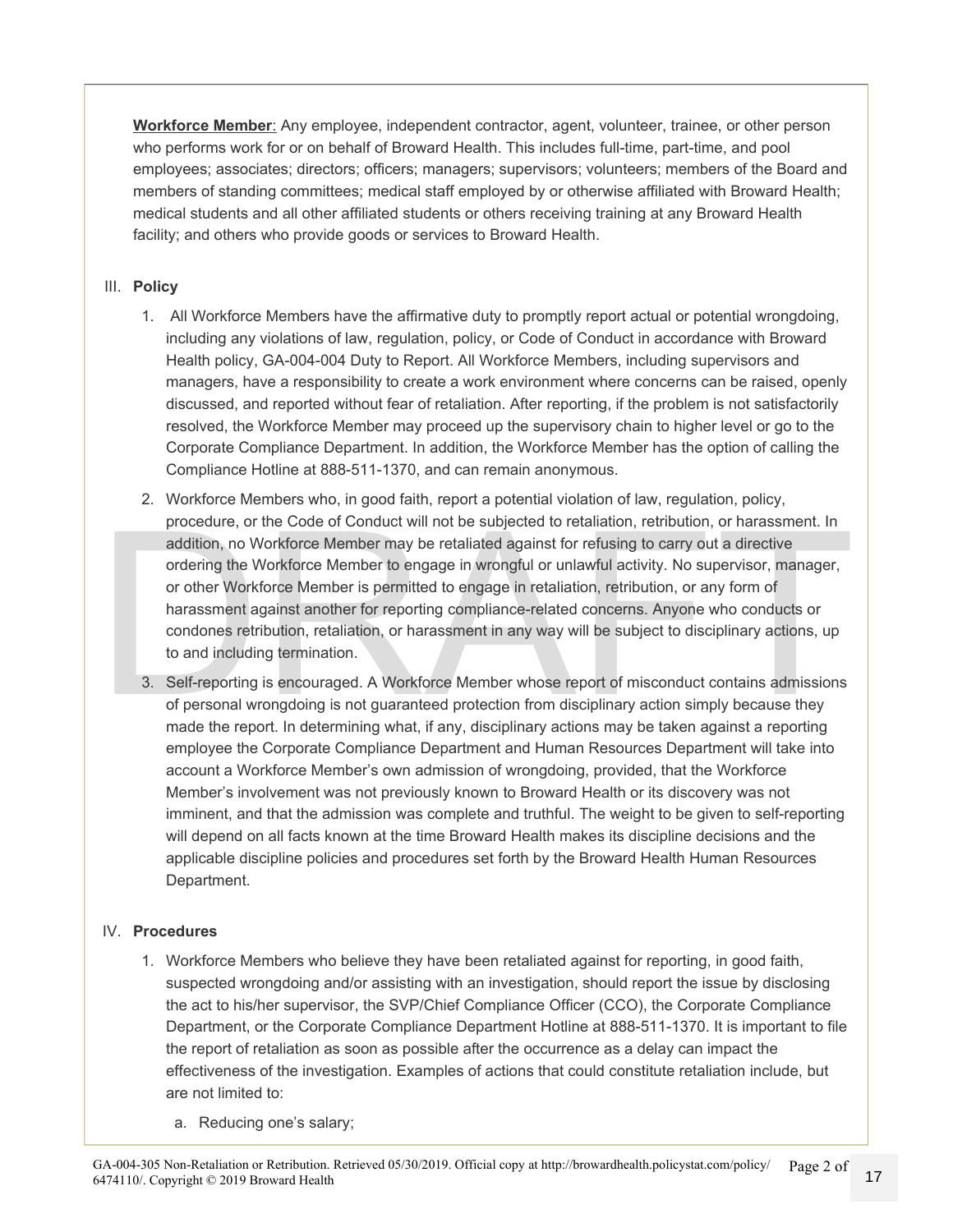- b. Giving a negative performance evaluation;
- c. Decisions relating to one's work assignments, vacation, or promotion or advancement opportunities (whether employment-related or academic);
- d. Terminating employment;
- e. Engaging in harassing conduct that is sufficiently severe, pervasive, and/or persistent to create a hostile environment; for this purpose, the existence of a hostile environment is to be judged both objectively (meaning a reasonable person would find the environment hostile) and subjectively (meaning the affected individual felt the environment was hostile); and/or
- f. Threats to engage in any of the actions listed above.
- 2. All managers and supervisors must encourage the reporting of problems and that employees will not "get into trouble" for doing so. The following actions should be taken:
	- a. Senior management must brief subordinate managers on this policy;
	- b. The Non-Retaliation or Retribution, Policy No. GA-004-305 must be posted on employee bulletin boards;
	- c. Review with all lower-level managers the proper treatment of employees and the creation of a work environment that permits open communication; and
	- d. All first-line supervisors must meet with their employees and complete the above actions.
- d. All first-line supervisors must meet with their employees and complete the above actions.<br>3. All Workforce Members must understand that any incident where retaliation or reprisal can be related<br>to another Workforce Memb 3. All Workforce Members must understand that any incident where retaliation or reprisal can be related to another Workforce Member raising or reporting a problem will not be tolerated. Reports of this nature must be investigated thoroughly and expeditiously, with appropriate disciplinary actions taken as necessary, up to and including termination of employment.
	- 4. All supervisors and managers must promote an open-door policy to report employee problems and concerns at all times, receive all employee concerns, problems and opinions, and explore all possible options for resolving the issue with the employee.
	- 5. The confidentiality of employee concerns and problems must be respected and protected at all times to the extent that it is legal and practical. Only those personnel who have a need to know will be informed.
	- 6. Human Resource Administration and the Corporate Compliance Department must be available to provide assistance and guidance to supervisors in receiving and resolving employee concerns, problems, and opinions, and they will keep management informed of all concerns and problems raised by employees.
	- 7. The CCO will be responsible for the prompt investigation and follow-up of any reported retaliation against an employee and will report the results of an investigation into suspected retaliation to the appropriate level of management as deemed appropriate.

#### V. **Related Policies and Compliance Documents**

- Compliance Investigations, Policy No. GA-004-008
- Confidential Reporting, Policy No. GA-004-009
- Duty to Report, Policy No. GA-004-004